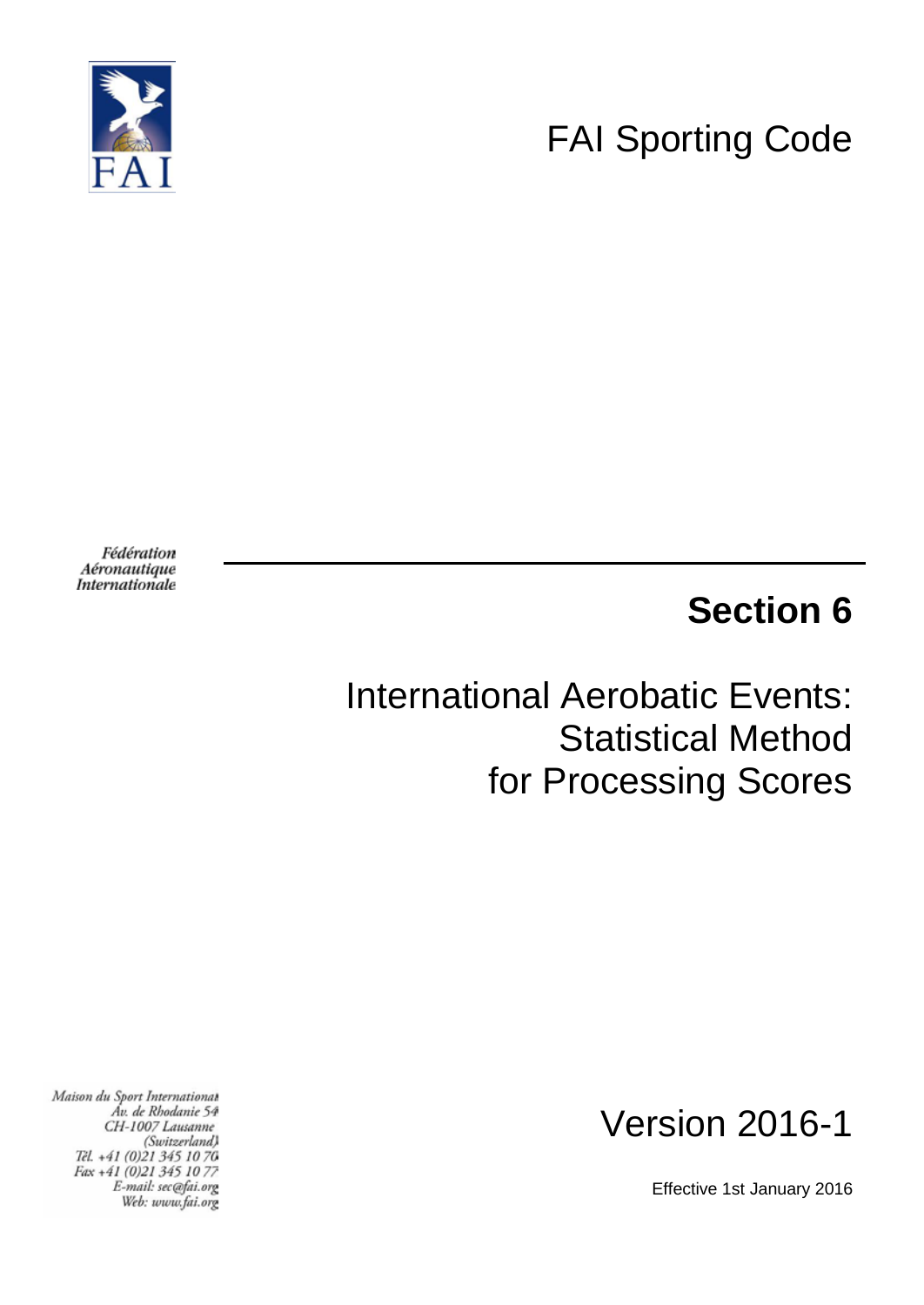

## **FEDERATION AERONAUTIQUE INTERNATIONALE MSI - Avenue de Rhodanie 54 – CH-1007 Lausanne – Switzerland**

#### Copyright 2016

All rights reserved. Copyright in this document is owned by the Fédération Aéronautique Internationale (FAI). Any person acting on behalf of the FAI or one of its Members is hereby authorised to copy, print, and distribute this document, subject to the following conditions:

- **1. The document may be used for information only and may not be exploited for commercial purposes.**
- **2. Any copy of this document or portion thereof must include this copyright notice.**
- **3. Regulations applicable to air law, air traffic and control in the respective countries are reserved in any event. They must be observed and, where applicable, take precedence over any sport regulations.**

Note that any product, process or technology described in the document may be the subject of other Intellectual Property rights reserved by the Fédération Aéronautique Internationale or other entities and is not licensed hereunder.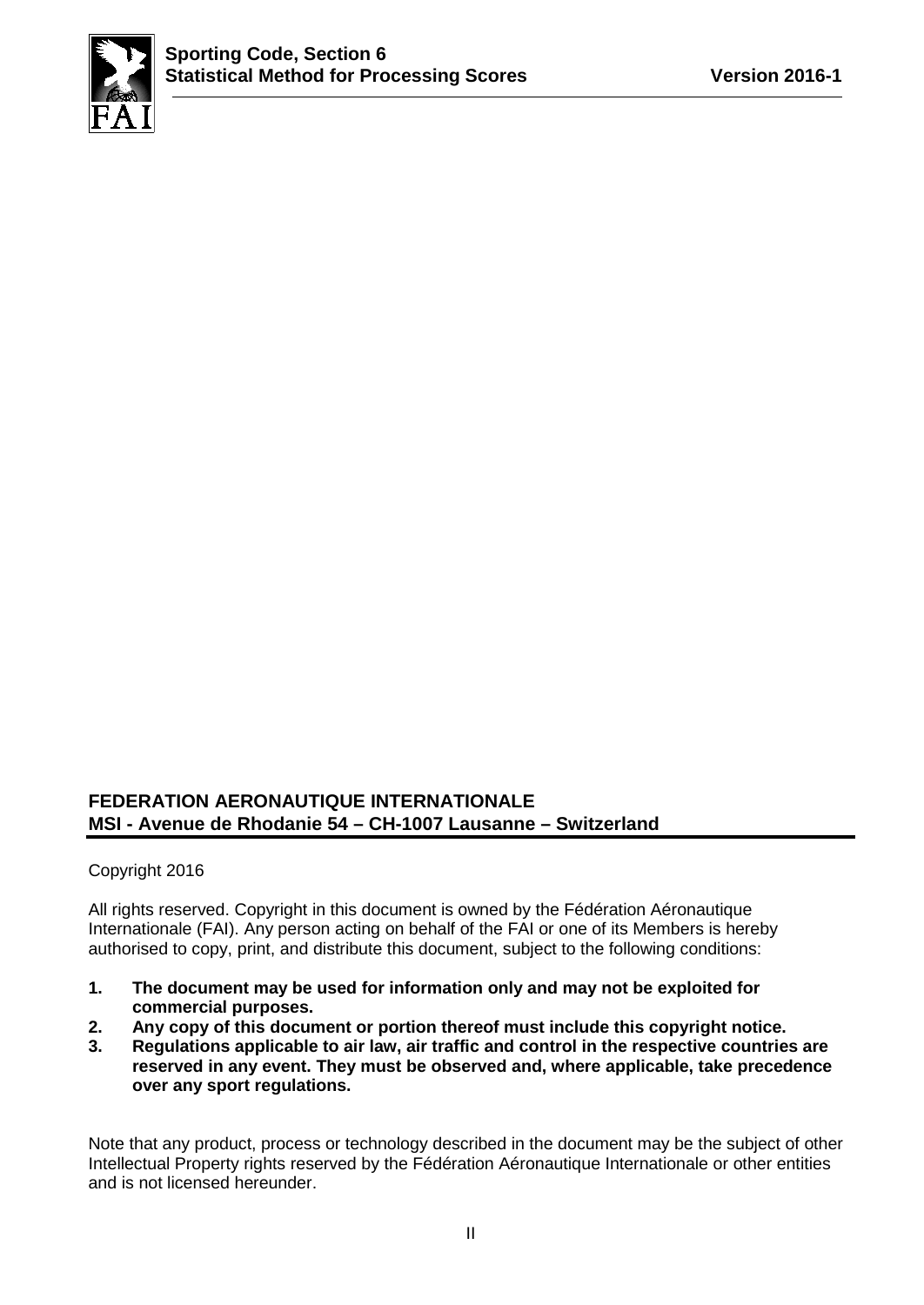

# **TABLE OF CONTENTS**

| 1.   |  |
|------|--|
| 2.   |  |
| 3.   |  |
| 3.1. |  |
| 3.2. |  |
| 3.3. |  |
| 3.4. |  |
| 3.5. |  |
| 3.6. |  |
| 4.   |  |
| 4.1. |  |
| 5.   |  |
| 5.1. |  |
| 5.2. |  |
| 5.3. |  |
| 5.4. |  |
| 5.5. |  |
| 5.6. |  |
| 5.7. |  |
| 6.   |  |
| 6.1. |  |
| 6.2. |  |
| 6.3. |  |
| 6.4. |  |
| 6.5. |  |
| 7.   |  |
| 7.1. |  |
| 8.   |  |
| 8.1. |  |
| 8.2. |  |
| 8.3. |  |
| 8.4. |  |
| 8.5. |  |
|      |  |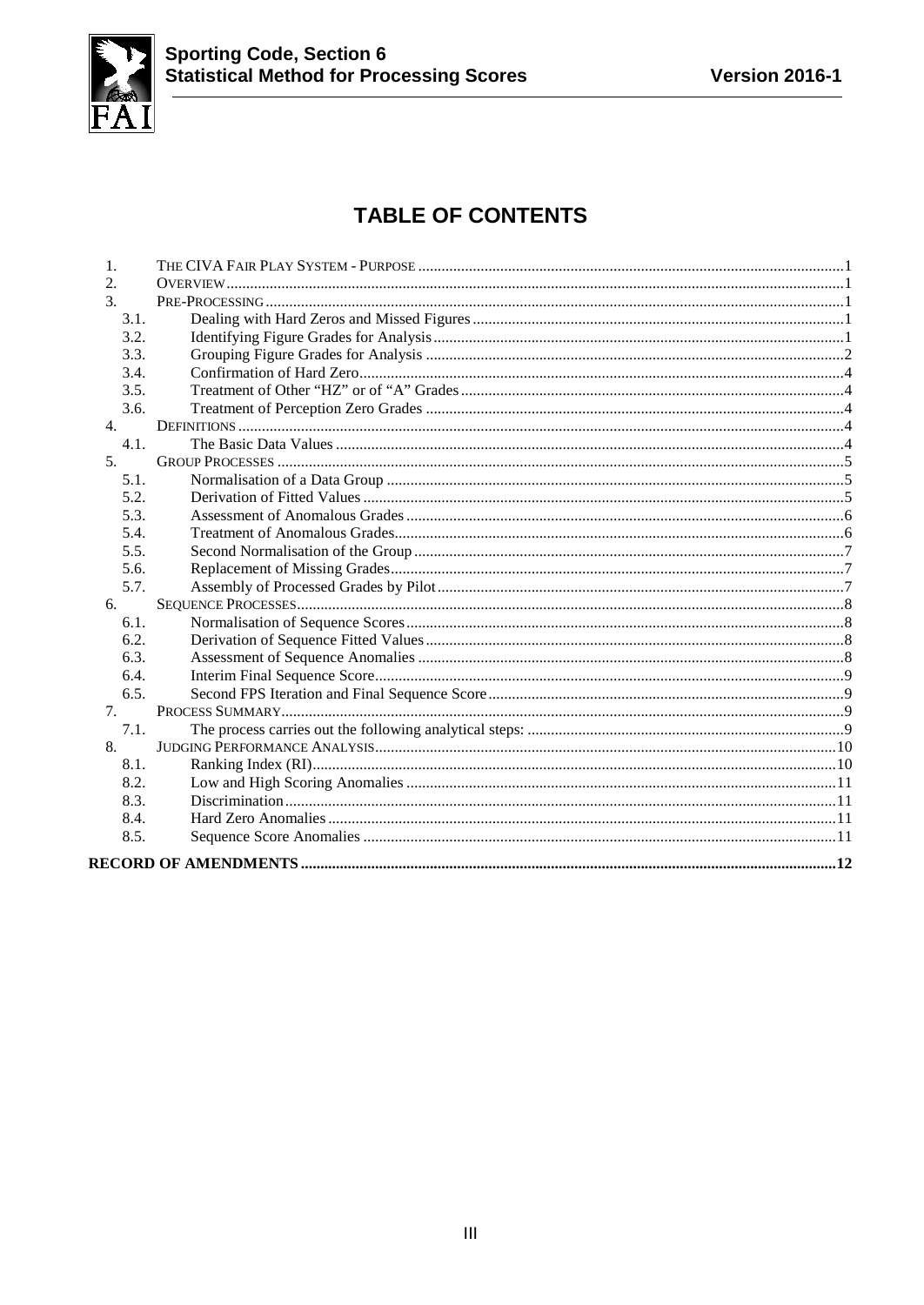

# <span id="page-3-0"></span>**1. The CIVA Fair Play System - Purpose**

1.1.1.1. Calculation of grades and scores for an aerobatic competition Programme using a mathematical process to give equal importance to all judges, while replacing anomalous grades with statistically fitted values.

# <span id="page-3-1"></span>**2. Overview**

The rating of a pilot performance for a given flight is an amount of points arising from two separate sources:

- <span id="page-3-5"></span>2.1.1.1. An evaluation of the quality of flown figures and of a flight's positioning with a grade given by judges observing the flight, on a scale ranging from 0 to 10 in increments of 0.5. These grades are multiplied by difficulty coefficients for each figure and added to derive a score for the programme for each pilot.
- <span id="page-3-6"></span>2.1.1.2. Penalties arising from height or time infringements and/or interruptions of the program sequence and other disciplinary actions.
- 2.1.1.3. The scores from [C.2.1.1](#page-3-5) are subject to random and systematic errors due to the inevitable lack of exactness of judging. The purpose of the Fair Play system is to reduce the effect of those errors to a minimum. The penalties from [C.2.1.2](#page-3-6) are not subject to the same errors and are simply subtracted from the scores results [C.2.1.1](#page-3-5) after they have been calculated as described below.

#### <span id="page-3-2"></span>**3. Pre-Processing**

#### <span id="page-3-3"></span>**3.1. Dealing with Hard Zeros and Missed Figures**

- 3.1.1.1. Prior to the scoring data being entered into the computer, the Chief Judge must ascertain the validity of Hard Zero grades. If a figure is determined to have been a Confirmed Hard Zero, this must be designated by the Chief Judge. The grades given to that figure by the grading judges must not be altered prior to being input into the computer.
- 3.1.1.2. For a figure determined not to be a Confirmed Hard Zero, any "HZ" grade given by a grading judge must remain unaltered prior to data entry into the scoring computer.
- 3.1.1.3. Figures that have been missed by a grading judge must be marked "A". These missing grades will be replaced automatically by the Fair Play system.

#### <span id="page-3-4"></span>**3.2. Identifying Figure Grades for Analysis**

- 3.2.1.1. Prior to the start of the Programme, the data input to the scoring computer will include the number of pilots, the number of figures (including positioning and, for gliders, harmony) each pilot will fly, the K-factors of each figure and the number of judges for the programme.
- 3.2.1.2. Each figure will be given a full identifying number in the format *kkkffpp* where:
	- a) *kkk* is the K-factor, with leading zeros if necessary, e.g. "037" if K-factor =37
	- b) *ff* is the figure number, with leading zeros if necessary, and
	- c) *pp* is the pilot number, with leading zeros if necessary.
- 3.2.1.3. Note that the number pp allocated to a pilot must remain the same throughout a contest and should not be confused with the flight order number any pilot may be allocated for a particular programme.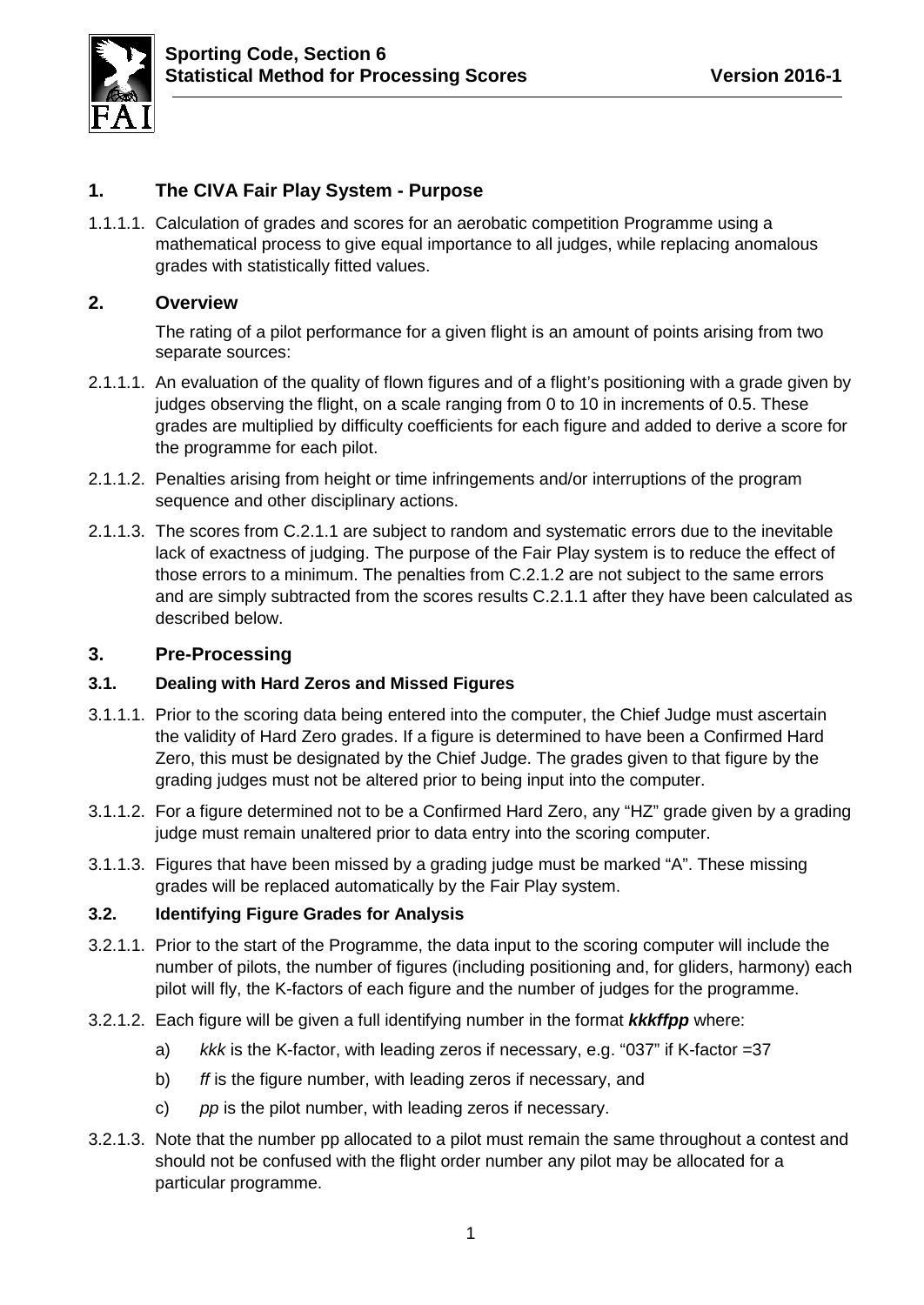

## <span id="page-4-0"></span>**3.3. Grouping Figure Grades for Analysis**

- 3.3.1.1. Statistical manipulation must only be carried out on sets of data of reasonable size. Furthermore, such analysis is best conducted on sets of data that share similar source characteristics. To meet these requirements, the grading data from a programme must be combined into appropriate groups.
- 3.3.1.2. For the purpose of the Fair Play analysis, data will be arranged in groups in the following generalised format:

| K-factor         | Figure #      | Pilot #  | Judge 1        | Judge 2 | $\sim$ $\sim$ | $\sim$ $\sim$ | Judge j       |
|------------------|---------------|----------|----------------|---------|---------------|---------------|---------------|
| Kkk <sub>1</sub> | ff            | pp       | Grade $_{1,1}$ |         |               |               |               |
| Kkk <sub>2</sub> | ff            | pp       |                |         |               |               |               |
| Kkk <sub>3</sub> | ff            | pp       |                |         |               |               |               |
| $\sim$ $\sim$    | $\sim$ $\sim$ | $\cdots$ |                |         |               |               |               |
| $\sim$ $\sim$    | $\sim$ $\sim$ | $\cdots$ |                |         |               |               |               |
| $kkk_n$          | ff            | pp       |                |         |               |               | $Grade_{n,j}$ |

3.3.1.3. In such a data set, the arrangement of rows will be by ascending value of the full figure Identification Number *kkkffpp*. In compulsory programmes, Known and Unknown, all pilots fly the same figures and the number of rows per data group will normally be the same as the number of pilots. This means that each data group in a compulsory sequence will correspond to a figure of that sequence flown by all pilots, in the form:

| K-factor             | Figure $#$           | Pilot #              | Judge 1        | Judge 2 | $\sim$ $\sim$ $\sim$ | $\sim$ $\sim$ | Judge j              |
|----------------------|----------------------|----------------------|----------------|---------|----------------------|---------------|----------------------|
| kkk                  | Figure 1             | Pilot 1              | Grade $_{1,1}$ |         |                      |               |                      |
| kkk                  | Figure 1             | Pilot 2              |                |         |                      |               |                      |
| kkk                  | Figure 1             | Pilot 3              |                |         |                      |               |                      |
| $\sim$ $\sim$ $\sim$ | $\sim$ $\sim$        | $\sim$ $\sim$ $\sim$ |                |         |                      |               |                      |
| $\sim$ $\sim$ $\sim$ | $\sim$ $\sim$ $\sim$ | $\cdots$             |                |         |                      |               |                      |
| kkk                  | Figure 1             | Pilot p              |                |         |                      |               | Grade <sub>p,j</sub> |

<span id="page-4-1"></span>3.3.1.4. Exceptionally, if the number of pilots is less than 11, the target number of rows for each group (NrmGrp) will be as follows:

| <b>Number of Pilots</b> | ╭<br>- | ◠<br>∼       |   | ∽<br><b>M</b> |     |    |     |          |
|-------------------------|--------|--------------|---|---------------|-----|----|-----|----------|
| Group Size              |        | . <u>. .</u> | ∼ | J             | ' 4 | 16 | 1 Q | or<br>∠∪ |

#### 3.3.1.5. Free Known Programmes

- a) In Free Known Programmes, every year CIVA selects five 'Known' or master figures for each category using the code letters "A" to "E" to which each competitor must add five 'Free' or complementary figures each coded "F" to create their sequence.
- b) The Harmony (G) and Positioning (P and G) figure codes will be set to "0" and "1".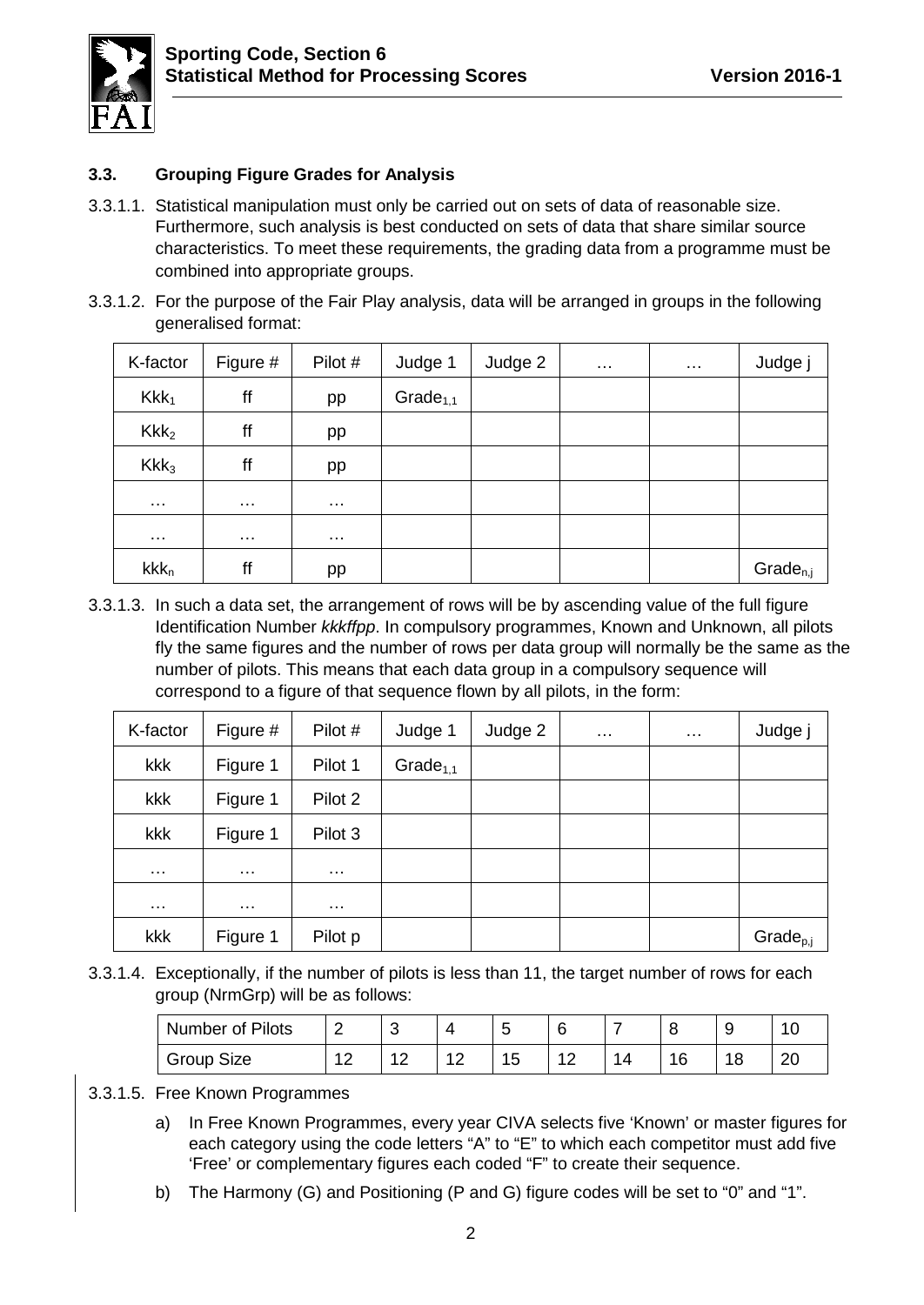

- 3.3.1.6. Grouping of Free Known figures
	- a) In the figures coded "A" to "E" the data groups will be formed from within each figure code, unless Np is less than 11. The target number of rows for each group (NrmGrp) will be the number of pilots whose flights have been judged, while the minimum group size (MinGrp) will remain 11 rows. When  $Np < 11$ , then NrmGrp will be as tabulated in [C.3.3.4,](#page-4-1) and a group may contain figures from more than one figure code.
	- b) The data rows with 'Free' or complementary figures coded "F" will be sorted by increasing K value. Where figures have the same K value they will be further sorted by the figure number within the pilots' sequence.
	- c) In the figures coded "F" the group size will equal the number of pilots, containing every pilot once with the pilots' least remaining K value / figure number. A group may contain more than one K value. The target number of rows for each group (NrmGrp) will be the number of pilots whose flights have been judged, while the minimum group size (MinGrp) will remain 11 rows. When  $Np < 11$ , then NrmGrp will be as tabulated in [C.3.3.4.](#page-4-1) and a group may contain every pilot more than once.
	- d) In the Positioning and Harmony data sets, the group size will equal the number of pilots, i.e. each will contain the complete Positioning or Harmony data set. If the number of pilots (Np) whose flights have been judged is  $<$  11, however, then these data sets will be combined into a group containing them both.
- 3.3.1.7. Free Unknown Programmes
	- a) In Free Unknown Programmes, the International Jury will give the ten common figures code letters "A" to "J" at the time of submission, and these letters must be maintained as the identifier for that figure in each sequence.
	- b) The Jury will annotate the linking figures in each sequence, from a single link up to a maximum of four, with the figure codes "L1", "L2", L3" and "L4" sequentially.
	- c) The Harmony (G) and Positioning (P and G) figure codes will be set to "0" and "1".
- 3.3.1.8. Grouping of Free Unknown figures
	- a) In the figures with codes "A" to "J", the data groups will be formed from within each figure code, unless Np is less than 11. The target number of rows for each group (NrmGrp) will be the number of pilots whose flights have been judged, while the minimum group size (MinGrp) will remain 11 rows. When  $Np < 11$ , then NrmGrp will be as tabulated in [C.3.3.4,](#page-4-1) and a group may contain figures from more than one figure code.
	- b) In the linking figures coded "L1" to "L4", the data groups will be formed from within each figure code, unless Np is less than 11. The target number of rows for each group (NrmGrp) will be the number of pilots whose flights have been judged, while the minimum group size (MinGrp) will remain 11 rows. When  $Np < 11$ , then NrmGrp will be as tabulated in [C.3.3.4,](#page-4-1) and a group may contain figures from more than one linking figure code.
	- c) In the Positioning and Harmony data sets, the group size will equal the number of pilots, i.e. each will contain the complete Positioning or Harmony data set. If the number of pilots (Np) whose flights have been judged is  $<$  11, however, then these data sets will be combined into a group containing them both.
- 3.3.1.9. Free programmes With effect from 2016 the CIVA Known and Free programmes are discontinued. Instructions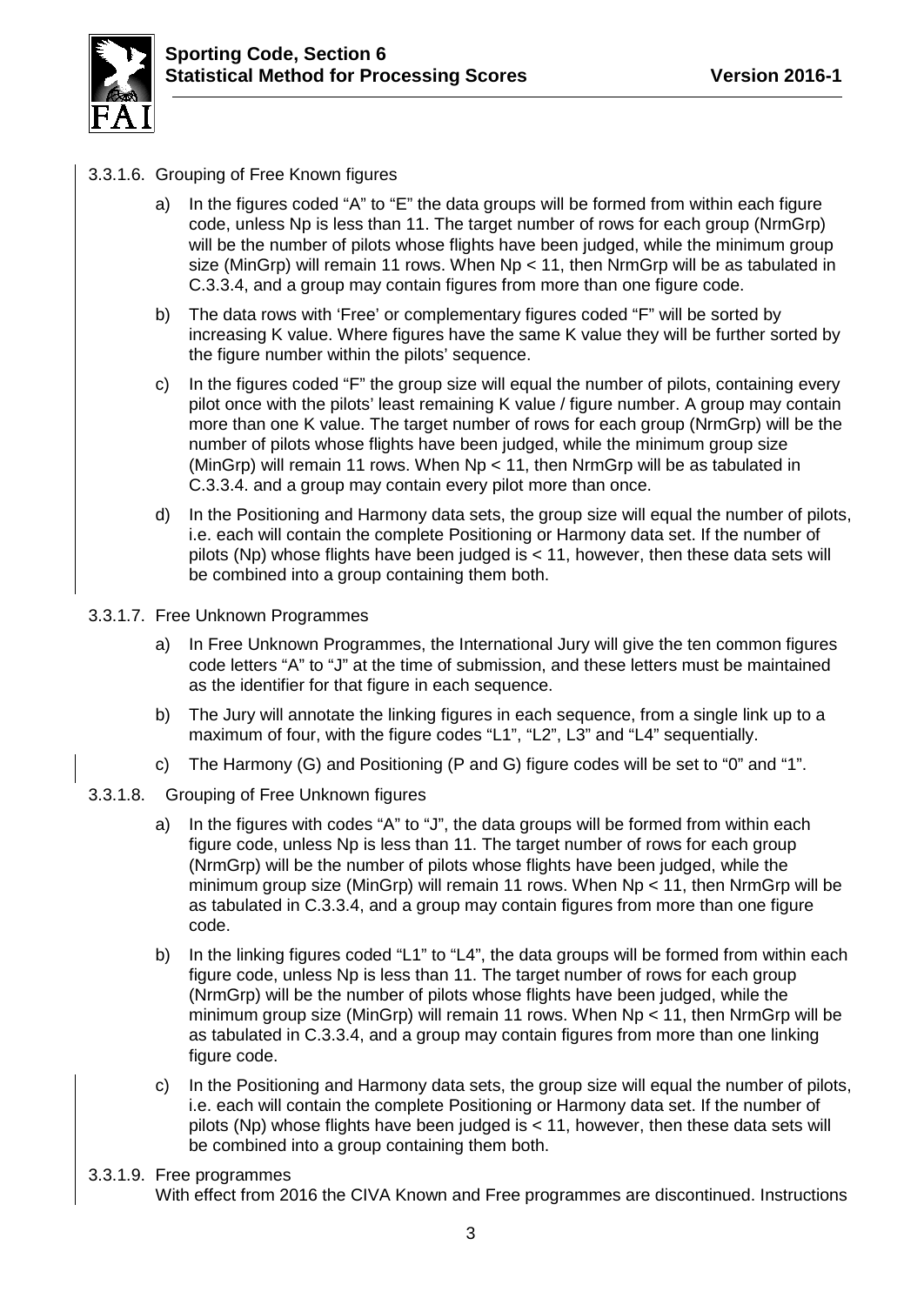

regarding the coding of data groups for these legacy formats using the Fair Play system can be found in CIVA Section 6 documents from 2015 and before.

# <span id="page-6-0"></span>**3.4. Confirmation of Hard Zero**

- 3.4.1.1. The first stage of processing is to set to "HZ" all numerical grades given to a figure subsequently deemed to be a Confirmed Hard Zero by the Chief Judge. Any grade thus reduced to "HZ" must result in an increment to the particular judge's record for determining the HZ anomaly count of the Judging Performance Analysis.
- 3.4.1.2. Once confirmed Hard Zeros have been implemented, each pilot's score sheet should be printed and made available for inspection along with the judges grading sheets.

## <span id="page-6-1"></span>**3.5. Treatment of Other "HZ" or of "A" Grades**

3.5.1.1. If a figure is not deemed to be a Confirmed Hard Zero, any "HZ" or "A" grades given for that figure must be treated as missing data points. Such grades will therefore be excluded from the calculation of means or standard deviations until such time as they are replaced later in the process. For each "HZ" grade that is not confirmed, an increment will be made to the judge's HZ anomaly count.

## <span id="page-6-2"></span>**3.6. Treatment of Perception Zero Grades**

3.6.1.1. Perception Zero grades are not subject to the same confirmation process as Hard Zeros. They are generally treated as valid numerical grades in the same way as non-zero grades. However, Perception Zero grades should not influence the normalisation of non-zero grades that is described below.

#### <span id="page-6-3"></span>**4. Definitions**

#### <span id="page-6-4"></span>**4.1. The Basic Data Values**

4.1.1.1. Define the Raw Grades, for a given sequence, as: S(ff, pp, j)

This is the Grade awarded by Judge *j* to Pilot *pp* flying Figure *ff.*

4.1.1.2. These Grades are then divided into semi-homogeneous Groups as defined above, and are now defined as:

 $R<sub>q</sub>(fp, j)$ 

This is the Grade awarded by Judge *j* to (Pilot *p* flying Figure *f*) in Group *g*, and is represented physically by a rectangular array of numbers where *fp* is the row index and *j* is the column index.

- 4.1.1.3. There should also be a count indicator of values *0* and *1* to indicate *0* for any SZ, *HZ* or *A* values. These are designated:  $N_q$ (fp, j)
- 4.1.1.4. Counts
	- a) Pilot Count = No. Judges who score this pilot/figure combination

$$
C_g(fp, *) = \Sigma_j \{N_g(fp, j)\}
$$
 (1)

b) Judge Count = No. Pilot/figures scored by this judge

$$
C_g(^{*}, j) = \Sigma_{\text{fp}} \{N_g(\text{fp}, j)\}\tag{2}
$$

c) Overall Count = Total number of Scores

$$
C_g(^{*},*) = \Sigma_{fp,j} \{N_g(fp, j)\}\tag{3}
$$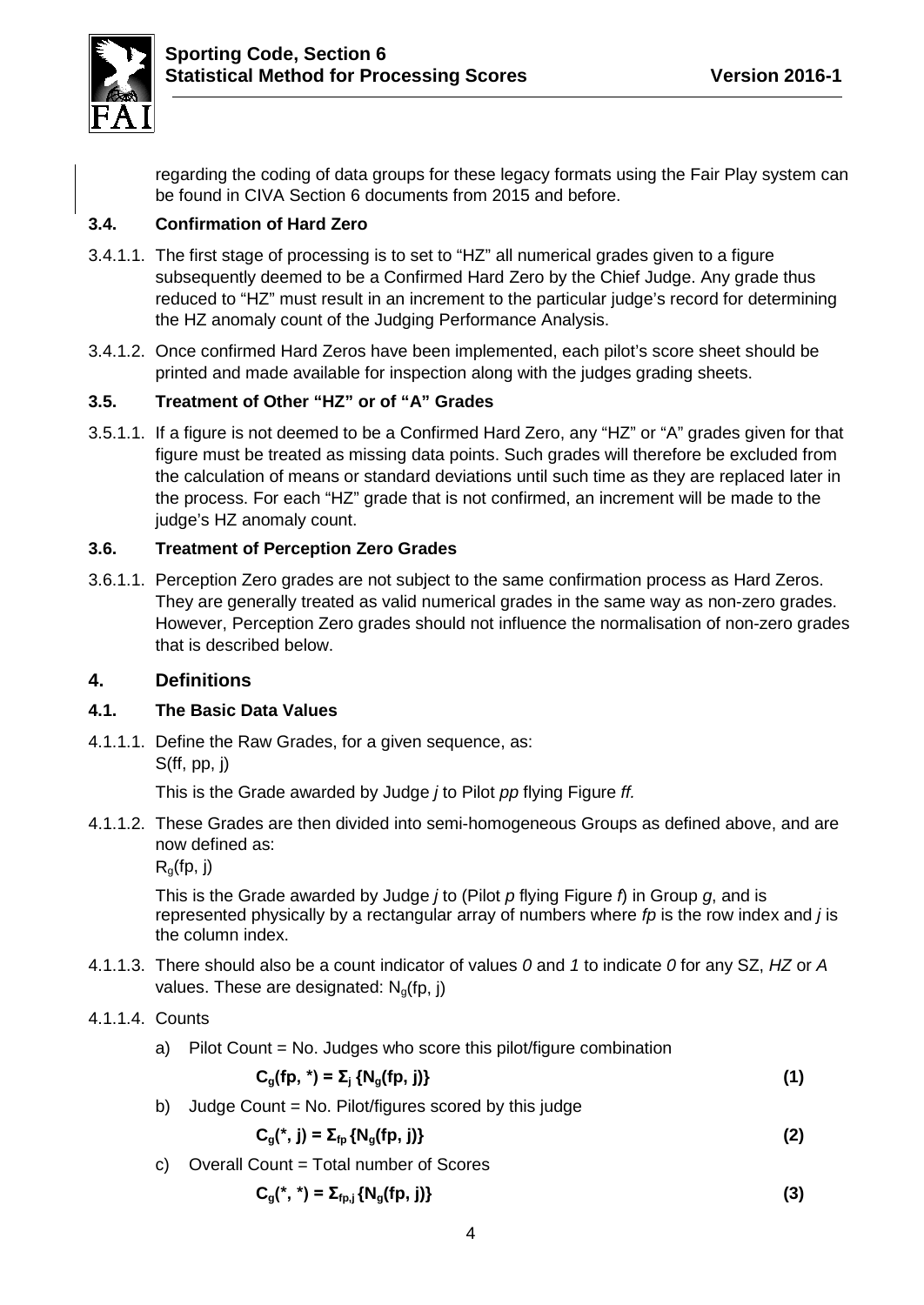

4.1.1.5. Mean Values

|    | a) Pilot Mean                               |     |
|----|---------------------------------------------|-----|
|    | $mRg(fp, * ) = Σj {Rg(fp, j)} / Cg(fp, * )$ | (4) |
| b) | Judge Mean                                  |     |

$$
mR_g(*)j) = \sum_{f} \{R_g(fp, j)\}/C_g(*)j \tag{5}
$$

c) Overall Mean

$$
mR_g(*,*) = \Sigma_{fp,j} \{R_g(fp,j)\} / C_g(*,*)
$$
 (6)

# 4.1.1.6. Standard Deviations

a) Judge Standard Deviation

sdR<sub>g</sub>(\*, j) = sqrt([
$$
\Sigma_{fp}
$$
 {R<sub>g</sub>(fp, j))<sup>2</sup> – C<sub>g</sub>(\*, j)\*{mR<sub>g</sub>(\*, j)}<sup>2</sup>]/[C<sub>g</sub>(\*, j) – 1]) (7)

b) Average Judge Standard Deviation

$$
sdR_{g}(^{*}, ) = \sum_{j} \{ sdR_{g}(, j)\}/J \tag{8}
$$

# <span id="page-7-0"></span>**5. Group Processes**

# <span id="page-7-1"></span>**5.1. Normalisation of a Data Group**

- a) The first stage of the analysis is to Normalise the non-zero grades in the data group to give each judge's column of grades the same standard deviation. This will give equal importance to each judge's opinion. In the normalisation formula:
- b) Norm $1<sub>a</sub>(fp, j)$  is the Normalised grade to replace the Raw grade  $sdR<sub>0</sub>(<sup>*</sup>,j)$  is the standard deviation for a judge's Raw grades in this group sd $R_q$ <sup>\*</sup>, \*) is the standard deviation for all the Raw grades in this group from all judges and,

$$
Norm1_{g}(fp,j) = mR_{g}(*,*) + [R_{g}(fp,j) - mR_{g}(*,j)] * sdR_{g}(*,) / sdR_{g}(*,j)
$$
 (9)

- 5.1.1.2. If the result of formula (7) or (8) is zero, then formula (9) cannot be applied and the grades for this judge, or this group, should be set to the overall mean for this group. If the result of formula (9) is less than zero, then it should be set at zero.
- 5.1.1.3. Perception Zero grades are excluded from this normalisation process because, for each judge, these form part of a second mode of distribution of raw grades. After the non-zero grades are normalised, the Perception Zero grades are set to 0.0 so that they are included in the process of determining Fitted Values and figure anomalies. Hence:

If 
$$
Rg(fp,j) = 0.0
$$
, Then  $Norm1g(fp,j) = 0.0$  (9a)

# <span id="page-7-2"></span>**5.2. Derivation of Fitted Values**

- 5.2.1.1. Within the data group, a Fitted Value for a figure grade for a pilot is the grade that you would expect a particular judge to give a particular pilot/figure combination, based on an analysis of all the judges' grades for all the pilot/figure combinations in the group, including numerical zeros (SZ) but excluding factual zeros (HZ). In the Fitted Value formula:
	- a) FV1<sub>g</sub>(fp,j) is the Fitted Value derived from Norm1<sub>g</sub>(fp,j)  $m\text{Norm1}_0(*,j)$  is the mean of the Normalised numerical grades in the group for that judge  $m\text{Norm1}_q(\text{fp},\text{*})$  is the mean of the Normalised numerical grades in the group for that pilot/figure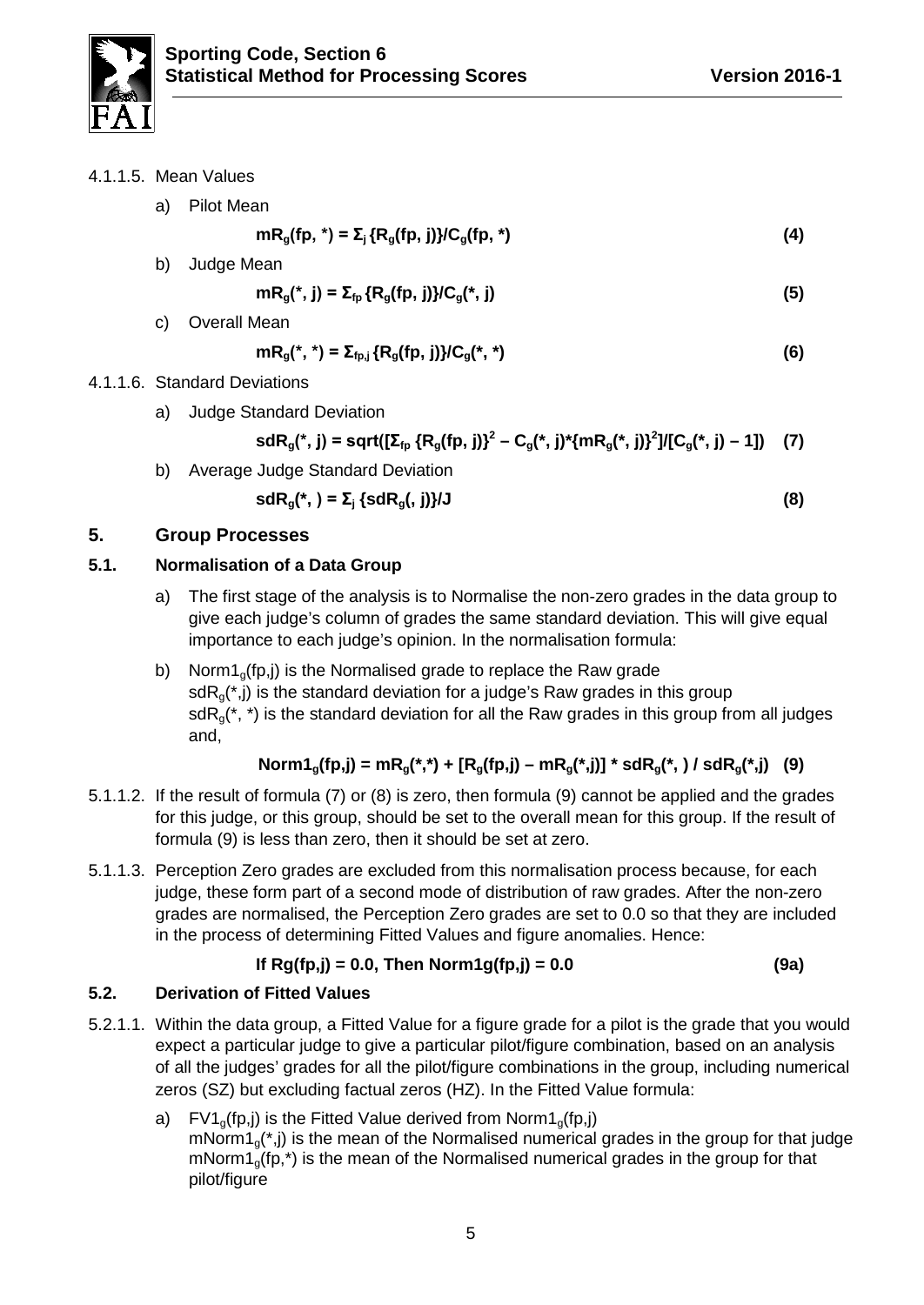

 $m\text{Norm1}_0$ <sup>\*</sup>, \*) is the mean of all the Normalised numerical grades for that group for all judges and,

$$
FV1_{g}(fp,j) = mNorm1_{g}(*,j) + mNorm1_{g}(fp,*) - mNorm1_{g}(*,*)
$$
 (10)

#### <span id="page-8-0"></span>**5.3. Assessment of Anomalous Grades**

The normalised grades in each group must be tested for anomalies caused by judging error or partiality.

- 5.3.1.1. The Uncertainty of Any Individual Data Point
	- a) A data point (grade) will be considered anomalous if its uncertainty exceeds a given threshold value. This uncertainty is derived by a two-way analysis of variance and starts with the calculation of the Residual for each data point. In the Residual formula:
	- b) Res1<sub>g</sub>(fp,j) is the Residual value for each data point in the group after the first normalisation, and,

$$
Res1_{g}(fp,j) = Norm1_{g}(fp,j) - FVI_{g}(fp,j)
$$
 (11)

c)  $RSS1<sub>a</sub>$  is the Residual Sum of Squares for the data group after normalisation and,

$$
RSS1_g = \sum_{fp,j} \{Res1_g(fp,j)\}^2
$$
 (12)

- 5.3.1.2. The Degrees of Freedom of the data group is determined by:
	- a)  $D<sub>a</sub>$  is the value of the Degrees of Freedom of the data group  $\overline{FP}_q$  is the number of pilot/figure rows in the group  $J<sub>g</sub>$  is the number of judges in the programme (columns in the data group)  $Nm<sub>q</sub>$  is the number of missing values (HZ or A) in the group, and

$$
D_g = \{[FP_g - 1]^* [J_g - 1]\} - Nm_g
$$
 (13)

5.3.1.3. The Residual Standard Deviation of the data group,  $RSD1<sub>g</sub>$ , is determined by:

$$
RSD1g = sqrt{RSS1g / Dg}
$$
 (14)

5.3.1.4. Finally, the uncertainty of each individual data point,  $U1<sub>0</sub>(fp, j)$  is calculated:

$$
U1_g(fp,j) = ABS[Res1_g(fp,j)] / RSD1_g
$$
 (15)

#### <span id="page-8-1"></span>**5.4. Treatment of Anomalous Grades**

- 5.4.1.1. If the uncertainty of an individual grade,  $U1<sub>q</sub>(fp,j)$ , exceeds 2.24 it has an uncertainty of approximately 97.5%. This degree of anomaly, or more, is to be expected in the case of a small number of Perception Zeros for a figure which generally attracts a majority of high grades. Similarly, such an anomaly might occur if a single judge missed a large pilot error that led all other judges to award a very low grade. Anomalies such as this should be treated as though they were missing values. This treatment will give the benefit of the doubt to the pilot in situations where it is possible that a very significant judging error has been made.
- 5.4.1.2. The raw grade for any data point showing such an anomaly should be set to "Missing" in the original Raw Data Rg(fp, j) – call it R2g(fp, j). The judge concerned should have an increment made to Low or High Score anomaly count in the Judging Performance Analysis, as appropriate, for each grade replaced.
- 5.4.1.3. When making judgements based on the perception of the quality of flick rolls or spins, the panel of judges might produce a series of grades in which the distribution is bi-modal rather than Gaussian. For example, a set of grades might possibly include a number of Perception Zeros and a number of high grades. In extremely rare cases, this difference of opinion may be so great that the majority of raw grades might be considered anomalous by this analysis.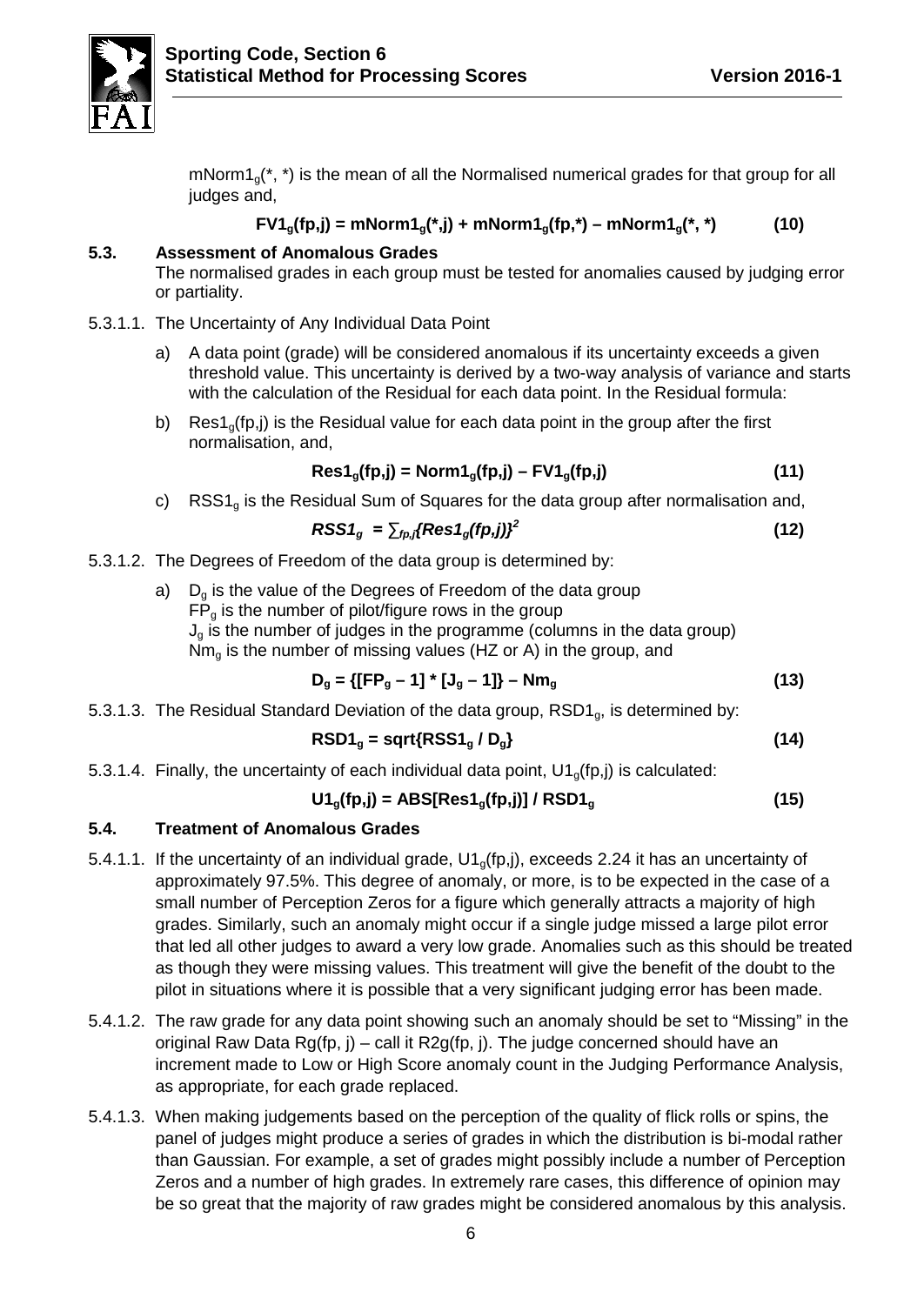

In this situation it is not fair to assume that the remaining grades are truly representative of the pilot's performance of the figure concerned.

5.4.1.4. Therefore, if the number of missing values that would be carried forward to the second normalisation exceeds 60% of the number of judges, all grades for this figure by this pilot should be replaced by the FV1 value derived at Formula 10.

# <span id="page-9-0"></span>**5.5. Second Normalisation of the Group**

- 5.5.1.1. If anomalies have been removed from the raw grades, the data set will have more missing values. It would therefore be necessary to normalise the data group for a second time. Again, Perception Zero grades must be excluded from the Normalisation and these grades must remain 0.0. Using only the remaining non-zero grades new values must be determined for mNorm<sub>a</sub>(\*,j), mN<sub>a</sub>(fp, \*), mN<sub>a</sub>(\*, \*) and thus  $FV_a(fp,j)$ .
	- a) Hence,

$$
Norm2_{g}(fp,j) = mR2_{g}(*.*) + [R2_{g}(fp,j) - mR2_{g}(*.j)] * sdR2_{g}(*.) / sdR2_{g}(*.j)
$$
 (16)

b) and,

$$
FV2_{g}(fp,j) = mNorm2_{g}(*,j) + mNorm2_{g}(fp,*) - mNorm2_{g}(*,*)
$$
 (17)

5.5.1.2. These new fitted values will have been determined free from the influence of any anomalous grades and are thus robust and give the benefit of any doubt to the pilot in the case of minority Perception Zeros for an otherwise highly-graded figure.

## <span id="page-9-1"></span>**5.6. Replacement of Missing Grades**

- 5.6.1.1. These FV2g(fp,j) values are then used to replace the HZ, A and 'Missing' anomalous grades carried forward from the preceding analysis.
- 5.6.1.2. The judge concerned should have an increment made to his Low Score or High Score anomaly count in the Judging Performance Analysis, as appropriate, for each anomalous grade replaced, as well as to the HZ anomaly count for any HZ replaced.
- 5.6.1.3. After these replacements, the second normalised grades will be the final processed grades for each data group.

# <span id="page-9-2"></span>**5.7. Assembly of Processed Grades by Pilot**

- 5.7.1.1. After processing in the separate data groups, the final processed grades must be combined into a single matrix and this table sorted by ascending value of the Pilot identification number and then the figure number. These grades are then multiplied by the respective Kfactor for each figure and totalled to give:
	- a) SR(p,f,j) an overall score for each pilot on each figure from each judge
- 5.7.1.2. These can then give
	- a) SR(p,f,\*) an overall score for each pilot for each figure over all judges, where:

$$
SR(p,f,*) = \Sigma_j SR(p,f,j)
$$
 (18)

b) SR(p,\*,j) an overall score for each pilot for each judge over all figures, where:

$$
SR(p,*,j) = \Sigma_f SR(p,f,j)
$$
 (19)

c)  $SR(p,*,*)$  an overall score for each pilot, where:

$$
SR(p,*,*) = \Sigma_{f,j} SR(p,f,j)
$$
 (20)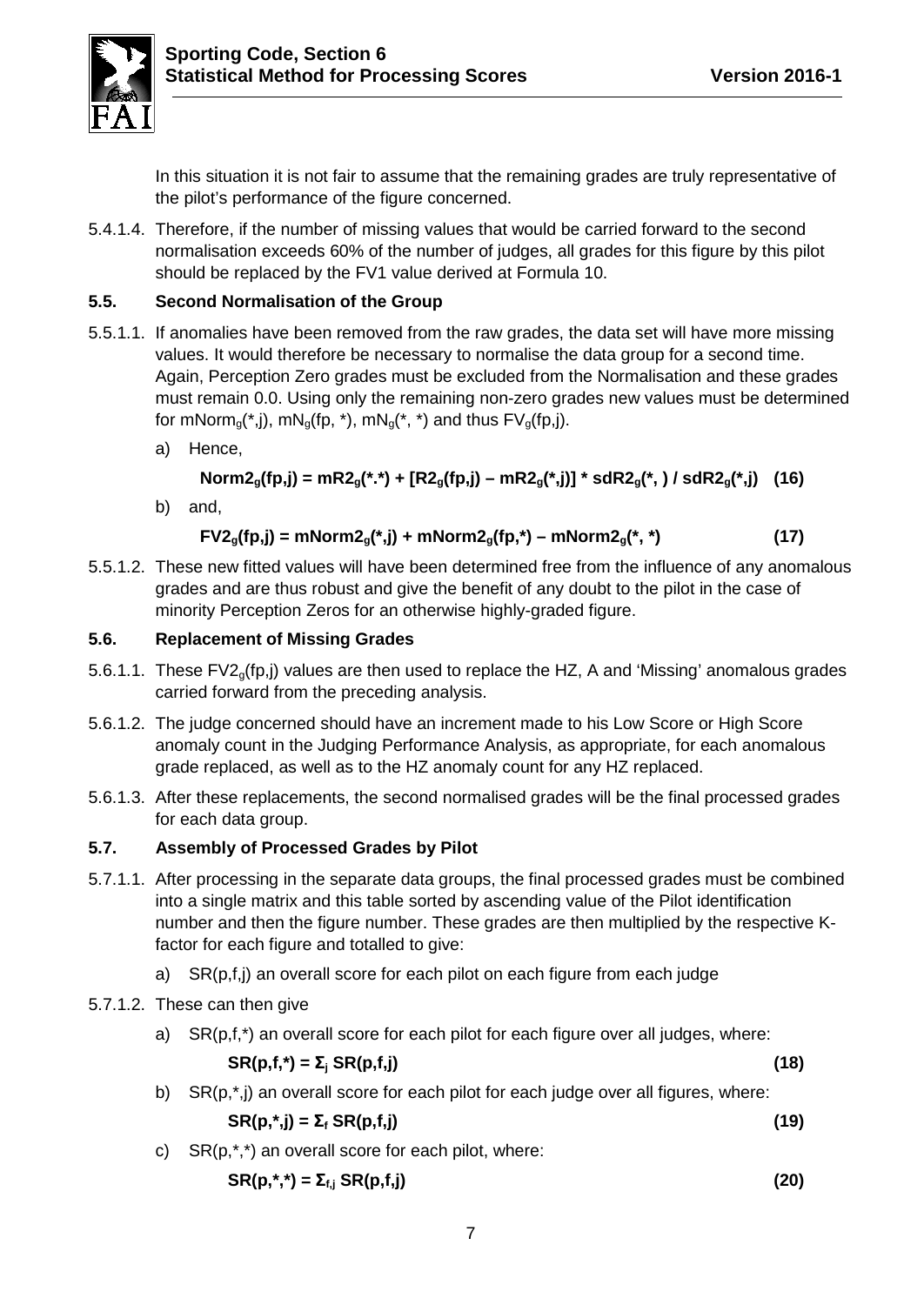

5.7.1.3. These data should be printed and passed to each pilot at the earliest possible stage, so that the changes made during the processing stage can be understood.

## <span id="page-10-0"></span>**6. Sequence Processes**

#### <span id="page-10-1"></span>**6.1. Normalisation of Sequence Scores**

6.1.1.1. It is now necessary to repeat the normalisation process at the sequence stage, once again to ensure that the opinion of each judge is given the same importance.

| Pilot #  | Judge 1              | Judge 2              | Judge 3              | $\cdots$             | $\cdots$             | $\cdots$             | Judge j              |
|----------|----------------------|----------------------|----------------------|----------------------|----------------------|----------------------|----------------------|
| Pilot 1  | SR(1,1)              | SR(1,2)              | $\sim$ $\sim$ $\sim$ | $\cdots$             | $\cdots$             | $\cdots$             | $\sim$ $\sim$ $\sim$ |
| Pilot 2  | SR(2,1)              | $\cdots$             | $\sim$ $\sim$ $\sim$ | $\sim$ $\sim$ $\sim$ | $\sim$ $\sim$ $\sim$ | $\sim$ $\sim$ $\sim$ | $\sim$ $\sim$ $\sim$ |
| Pilot 3  | $\sim$ $\sim$ $\sim$ | $\sim$ $\sim$ $\sim$ | $\sim$ $\sim$ $\sim$ | $\sim$ $\sim$ $\sim$ | $\sim$ $\sim$ $\sim$ | $\sim$ $\sim$ $\sim$ | $\sim$ $\sim$ $\sim$ |
| .        | .                    | .                    | $\cdots$             | $\cdots$             | $\sim$ $\sim$ $\sim$ | .                    | $\sim$ $\sim$ $\sim$ |
| $\cdots$ | $\cdots$             | $\sim$ $\sim$ $\sim$ | $\cdots$             | $\sim$ $\sim$ $\sim$ | $\sim$ $\sim$ $\sim$ | $\cdots$             | $\cdots$             |
| Pilot p  | $\sim$ $\sim$ $\sim$ | $\sim$ $\sim$ $\sim$ | $\sim$ $\sim$ $\sim$ | $\sim$ $\sim$ $\sim$ | $\sim$ $\sim$ $\sim$ | $\sim$ $\sim$ $\sim$ | SR(p, j)             |

6.1.1.2. The sequence score data,  $SR(p, j)$ , can be set out in a matrix form as shown here.

6.1.1.3. From this table:

a)  $mSR(*,j)$  is the mean of all the scores given by Judge j. sdSR(\*,j) is the standard deviation of all the scores given by Judge j. sdSR(\*,\*) is the average standard deviation of all the scores given to all the pilots by all the judges, and

# **NormS(p,j) = mSR(\*,j) + [SR(p,j) – mSR(\*,j)] \* sdSR(\*,\*) / sdSR(\*,j) (21)**

# <span id="page-10-2"></span>**6.2. Derivation of Sequence Fitted Values**

- 6.2.1.1. Next sequence fitted values are derived from the normalised scores to enable calculation of standardised residuals at the sequence level. In this derivation:
	- a) mNormS(\*,j) is the mean of all the normalised scores given by Judge j. mNormS(p,\*) is the mean of all the normalised scores given to Pilot p.  $mNormS(*,*)$  is the mean of all normalised scores given by all judges to all pilots, and

# *FVS(p,j) = mNormS(\*,j) + mNormS(p,\*) - mNormS(\*,\*)* **(22)**

#### <span id="page-10-3"></span>**6.3. Assessment of Sequence Anomalies**

- 6.3.1.1. Despite the replacement of anomalous figures at the earlier stage of the process, it might be possible for slight, consistent favouritism or subconscious bias to influence unduly a Judge's overall score for a pilot. Such a score might be high or low and should be replaced if its degree of uncertainty reaches approximately 90%.
- 6.3.1.2. Therefore the analysis must next derive the residuals for the sequence scores:

$$
ResS(p,j) = NormS(p,j) - FVS(p,j), \text{ and}
$$
\n
$$
RSS_s = \sum_{p,j} \{ResS(p,j)\}^2
$$
\n(24)

- 6.3.1.3. The number of degrees of freedom for the sequence data set is calculated where:
	- a)  $D_s$  is the value of the Degrees of Freedom of the sequence data P<sub>s</sub> is the number of Pilots in the sequence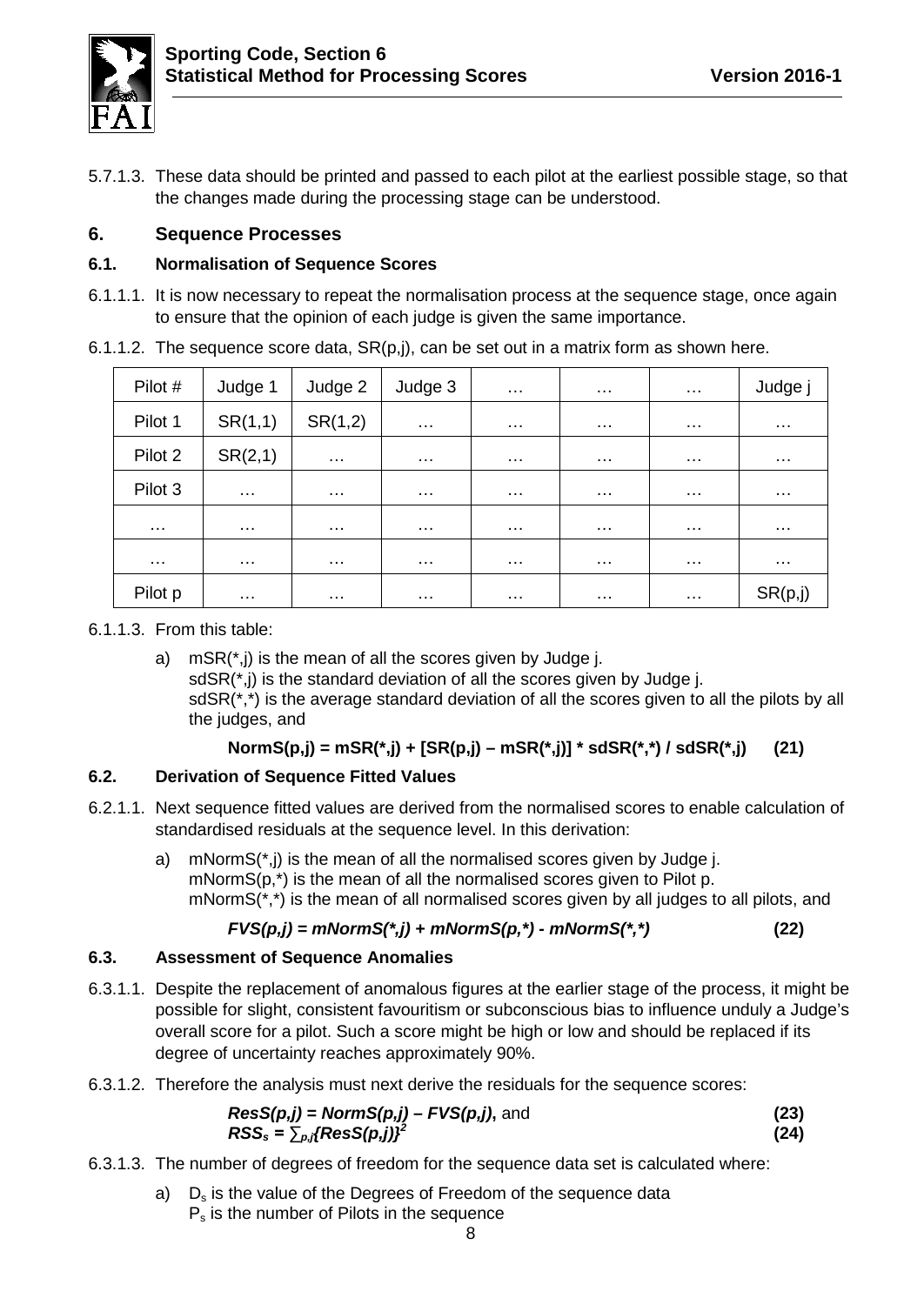

| $Js$ is the number of judges in the sequence<br>$Nm_s$ is the number of missing values (confirmed HZ for all figures by a pilot), and |      |
|---------------------------------------------------------------------------------------------------------------------------------------|------|
| $D_s = \{ [P_s - 1] * [J_s - 1] \} - Nm_s$                                                                                            | (25) |
| 6.3.1.4. The Residual Standard Deviation for the sequence is given by:                                                                |      |
| $\text{RSD}_s = \text{sqrt}\{\text{RSS}_s / \text{D}_s\}$                                                                             | (26) |
| 6.3.1.5. The uncertainty of each sequence score is given by:                                                                          |      |
| $US_s(p,j) = ABS[Res(p,j)] / RSD_s$                                                                                                   | (27) |

6.3.1.6. If this uncertainty figure exceeds 1.65 (90%) it must be replaced by the fitted value FVS(p.j).

## <span id="page-11-0"></span>**6.4. Interim Final Sequence Score**

6.4.1.1. The processed sequence score for each pilot will be the sum of the normalised sequence scores over judges, after replacement of anomalous values of NormS(p,j) by fitted values  $FVS(p,j)$ .

$$
PS(p) = \sum_{j} \{NormS(p,j) \text{ or } FVS(p,j)\} / Nj \qquad (28)
$$

6.4.1.2. Penalties awarded for whatever reason are subtracted from this processed score to give each pilot's final overall score for the sequence.

$$
FS(p) = PS(p) - Pen(p) \tag{29}
$$

#### <span id="page-11-1"></span>**6.5. Second FPS Iteration and Final Sequence Score**

- 6.5.1.1. When flights are of a very low standard, it is unlikely that the judges will show the same consistency of grading as when flights are of a high standard. Therefore, such low standard flights can have undue influence over the way in which the FPS system treats other scores.
- 6.5.1.2. To prevent such undue influence, the following procedure will be followed if the total number of competing pilots exceeds 30:
	- a) Determine the values of PS(p) as a percentage of the maximum possible score for the sequence.
	- b) If this value is less than 60% for a known sequence (Programmes 1, 2 and 5), or less than 50% for an unknown sequence, temporarily remove these flights raw data from the whole data set and re-apply the FPS process in its entirety. This will generate more reliable results for the retained pilots.
	- c) Publish the final ranked order, based on FS(p) from the first FPS iteration for the excluded, low-scoring pilots, and based on FS(p) from the second FPS iteration for the retained, higher scoring pilots.

# <span id="page-11-2"></span>**7. Process Summary**

# <span id="page-11-3"></span>**7.1. The process carries out the following analytical steps:**

- 7.1.1.1. Sets confirmed Hard Zeros to HZ for all judges
- 7.1.1.2. Treats unconfirmed HZ and A grades as "Missing" at this stage.
- 7.1.1.3. Arranges figure grades into data groups for further analysis.
- 7.1.1.4. Within each data group:
	- a) Normalises the grades to give equal importance to each judge.
	- b) Derives fitted values for each judge for each figure.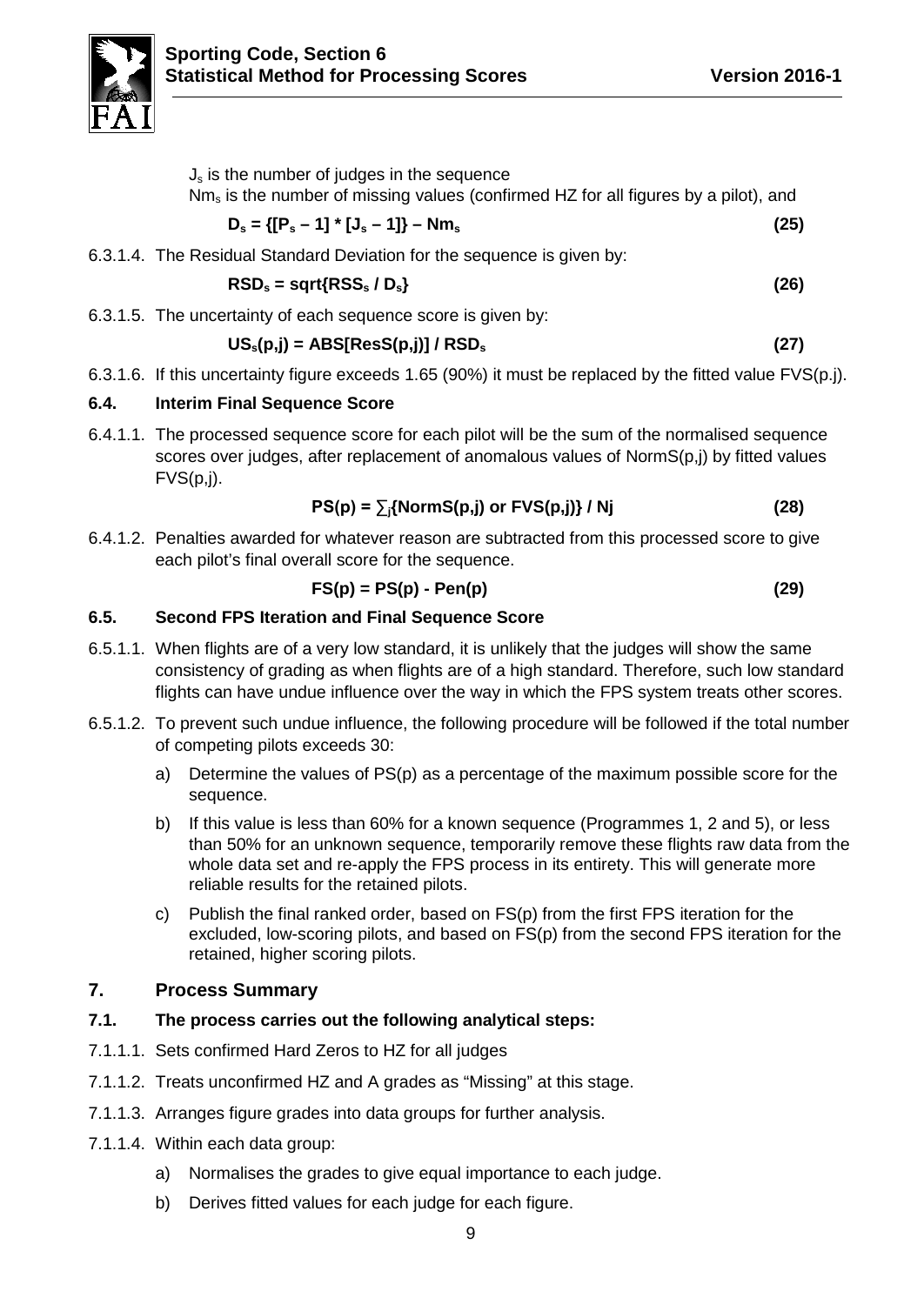

- c) Determines if any normalised grades are more than 95% uncertain and disregards them by setting them to "Missing".
- d) Derives revised normalised grades and fitted values taking account of the new missing data.
- e) Replaces all the missing grades with revised fitted values.
- 7.1.1.5. At the sequence level:
	- a) Normalises the scores to give equal importance to each judge.
	- b) Derives fitted values for each judge for each pilot.
	- c) Determines if any scores are more than 90% uncertain and replaces them with fitted values.
- 7.1.1.6. In the Second Iteration:
	- a) Repeats the FPS process excluding certain low-scoring flights.
	- b) Recombines all results into a final ranking order.

#### <span id="page-12-0"></span>**8. Judging Performance Analysis**

The Fair Play System generates judging analysis data from the raw and FPS-processed scores. A Ranking Index is derived and judging errors totalled in a number of different categories. This data is gathered by the FPS and made available to the International Jury after each sequence and may, at the Jury's discretion, be passed on the Chief Delegates of each national team at the completion of each Programme, or at the end of the contest.

#### <span id="page-12-1"></span>**8.1. Ranking Index (RI)**

- 8.1.1.1. The Ranking Index measures how closely an individual judge's pilot ranking for a programme conforms to the overall ranking based on all judges' assessments. It is derived by comparing the ranking each judge would have provided for each pilot if no other judges were present (*Jrank*) with the overall ranking calculated from the combined judging panel after all anomalies have been resolved and prior to any penalties being included (*Prank*). In the event that *Jrank* and *Prank* differ, this difference is weighted by an amount proportional to the differences in the underlying sequence scores that lead to this difference. A ranking error is penalised more heavily when it involves a larger difference in scores than when only minor differences in scores are the cause.
- <span id="page-12-2"></span>8.1.1.2. To derive the "raw" Judge rankings (*Jrank*), all HZ and PZ grades are set to numerical zero (0.0) and any "A" grade is assumed missing. This array of data is then normalised, and Fitted Values determined using normal FPS techniques. "A" grades only are replaced with FV and then a pilot total score is calculated by multiplying each normalised figure mark by the relevant K Factor. If a PZ mark is determined to be an anomaly, then it is set to "Missing" and replaced with a FV before final calculation of the Judge rankings.
- <span id="page-12-3"></span>8.1.1.3. After the full FPS process is complete, a full panel score (Pscore) and ranking (Prank) is determined for each pilot prior to the application of any penalties.
- 8.1.1.4. To derive the "Raw" Judge scores (*Jscore*), a final normalisation is conducted to rescale each judge's all-pilot average "raw" scores and all-pilot average standard deviation of "raw" scores (as calculated in [C.8.1.2\)](#page-12-2) to be the same as the all-pilot average and standard deviation of the full panel score (calculated in [C.8.1.3\)](#page-12-3).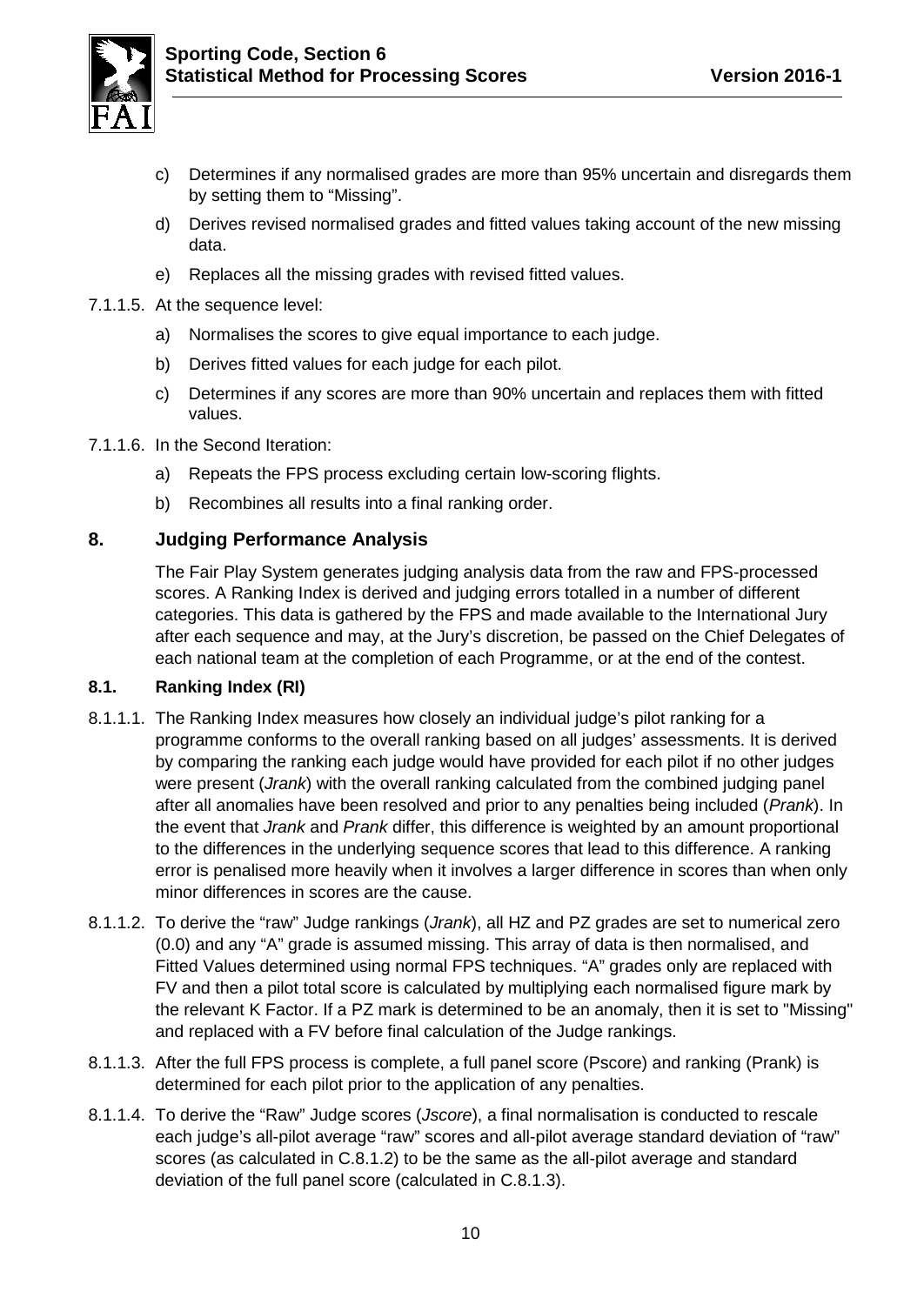

8.1.1.5. An index is now derived from these data for each judge. This takes account of differences in ranks and differences in total scores. Thus:

$$
RI = \int_{\int_{1}^{N_p} \frac{abs(Jrank - Prank)*abs(Jscore - Pscore)}{pscore}} \int_{\frac{N_p}{2}}^{N_p} \frac{20}{(0.0057*N_p^2)+(0.1041*N_p)}
$$

8.1.1.6. Typically, a judge's Ranking Index will be in the range 1 to 50, lower numbers indicating that a judge's individual rankings are closer to the overall panel rankings. When there has been a second FPS iteration in accordance with rule [C.6.5,](#page-11-1) the RI is calculated using only data from the second iteration, i.e. pilots excluded from the second iteration are also excluded from the RI calculation.

## <span id="page-13-0"></span>**8.2. Low and High Scoring Anomalies**

- 8.2.1.1. A Low or High Scoring Anomaly is determined to have occurred each time a judge grades a figure significantly lower or higher than the consensus view of the judges.
- 8.2.1.2. For each figure, examine the normalised scores. If a judge's score for the figure has been determined 'Low' or 'High' at the approved confidence level, then add one to that judge's aggregate of errors under the appropriate heading.

#### <span id="page-13-1"></span>**8.3. Discrimination**

8.3.1.1. Judges show differing degrees of "Discrimination" in that they score over wider or narrower ranges of raw grades. The FPS will keep track of these raw grades for subsequent publication and analysis in the form of histograms and banded totals.

#### <span id="page-13-2"></span>**8.4. Hard Zero Anomalies**

- 8.4.1.1. The occurrence of Hard Zeros is determined by majority voting or by video conference. The scoring system determines the validity of each HZ from the "CHZ" box on the score sheets.
- 8.4.1.2. In the event that an individual judge fails to identify a confirmed Hard Zero, then add one to that judge's aggregate of errors under this heading. Similarly, if a judge gives a grade of HZ when no such error occurred, add one to the aggregate of errors under this heading.

#### <span id="page-13-3"></span>**8.5. Sequence Score Anomalies**

- 8.5.1.1. A Sequence Anomaly occurs whenever a judge grades a whole sequence significantly higher or lower than the consensus view of the judges.
- 8.5.1.2. For each pilot, examine the normalised sequence scores. If a judge's score for the sequence has been determined 'High' or 'Low' at the approved confidence level, then add one to that judge's aggregate of errors under this heading.